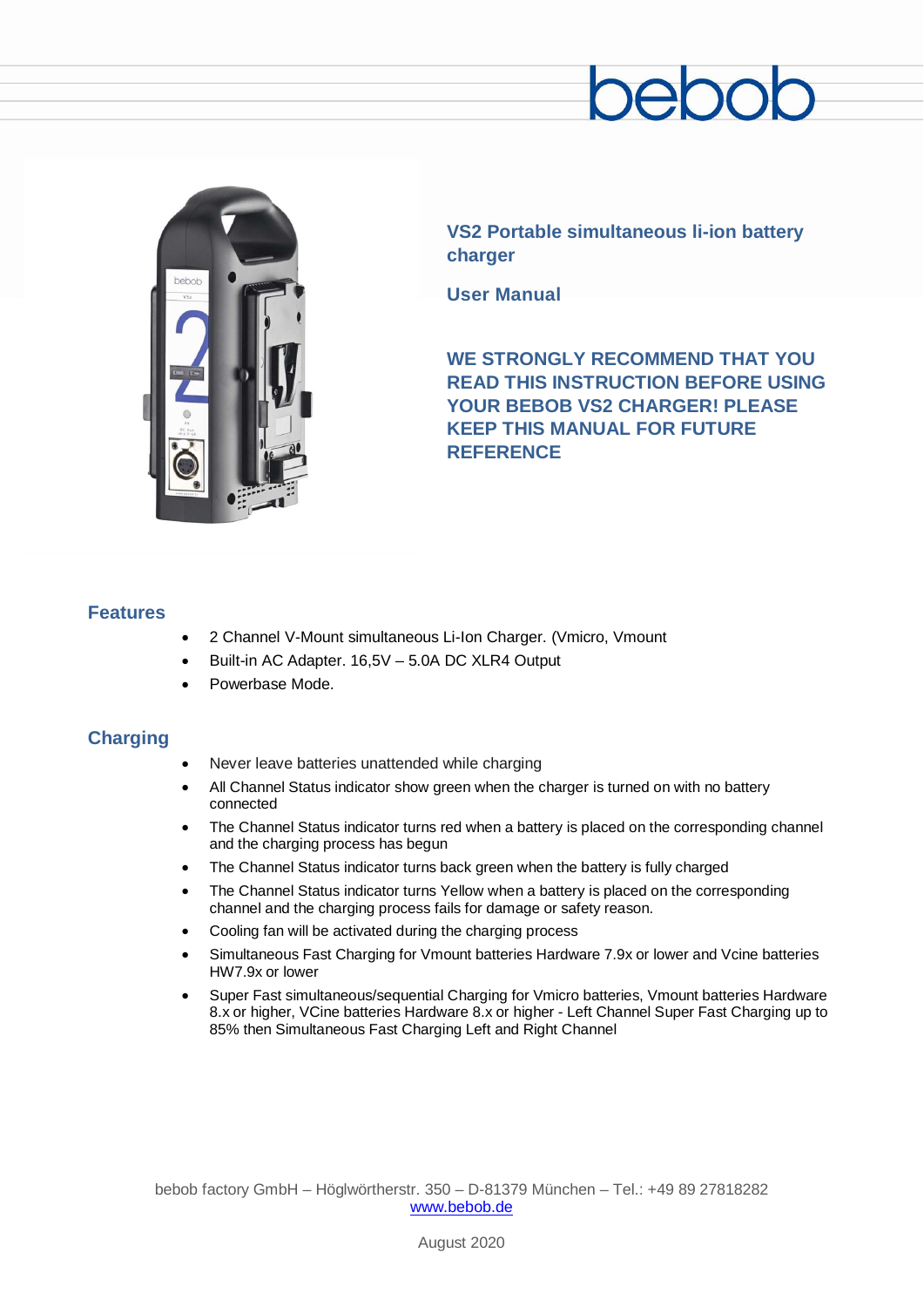## **AC Adapter**

• You can use your VS2 either as an AC Adapter or as a charger. Both functions aren´t possible simultaneously

 $200$ 

- The charging functions always has priority
- The AC adapter delivers up to 5,0A under 16,5V

#### **Powerbase**

- Plug off the AC Cord from the charger
- Place one or two full batteries on the charger
- Battery Power will be available over the XLR 4 DC Output.
- Maximum Load depends on the batteries

#### **Safety instructions**

- Only for professional use! Keep Charger out of reach of children and personnel that has not been instructed in the use!
- Use only with recommended batteries.
- Keep the charger dry and do not immerse in water.
- Do not cover the charger under use
- A standard three-pin AC plug must be used and earth pole must be connected to the earth line.
- Do not keep in contact with any part of the body while the charger is in working status.
- Do not use or store the charger in unstable, dusty or damp environments.
- Remove the battery from the charger after the charging process is complete.
- Do not attempt to open or repair the charger. Contact your dealer for help if it becomes defective.
- Handle with care! Do not throw! Do not drop!

#### **Warranty**

- The VS2 is covered by a 2 years unconditional warranty on all parts.
- For warranty issues or if you have any additional questions, please contact the appropriate bebob distributor listed at [www.bebob.de.](http://www.bebob.de/)